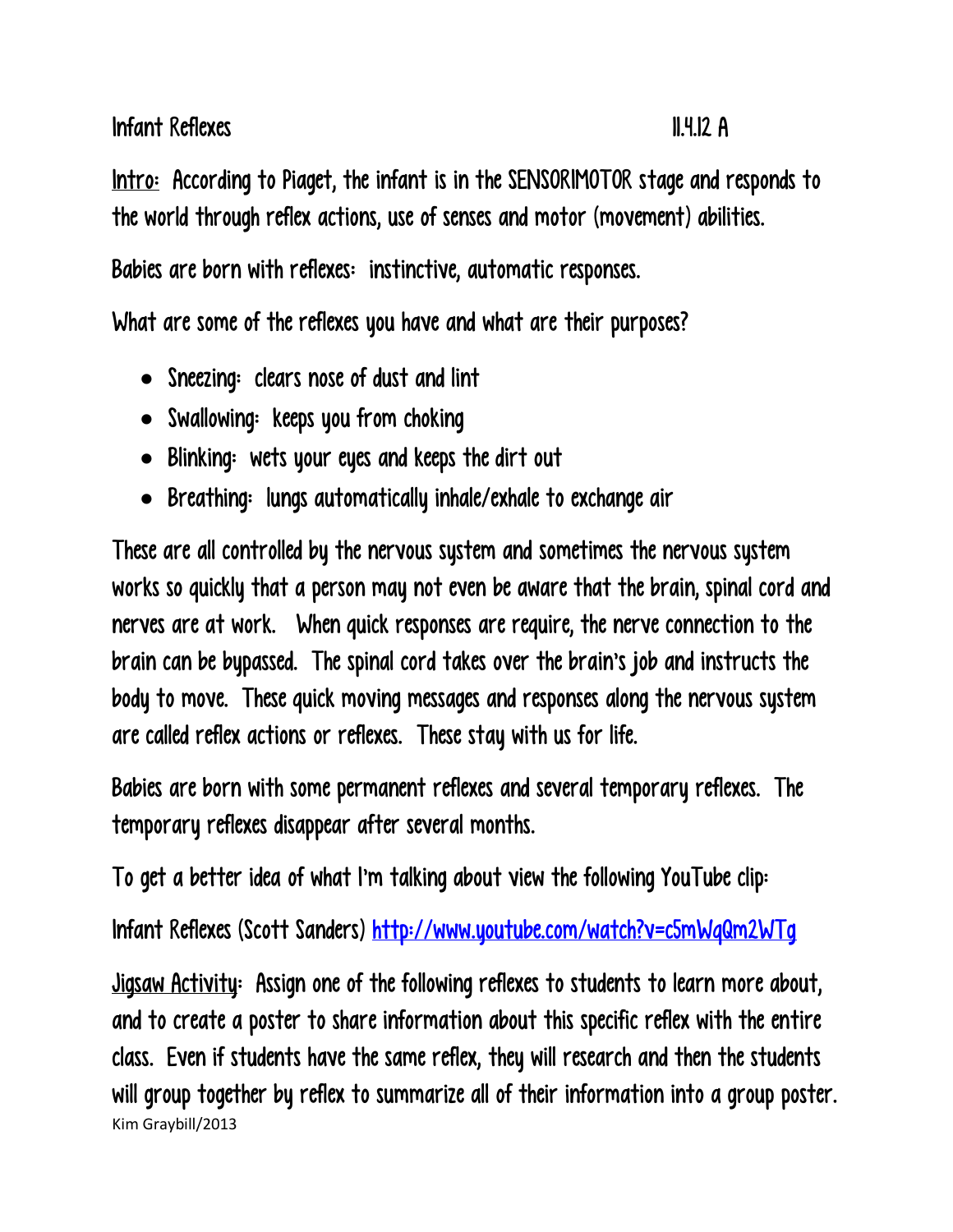Reflex topics include:

| Grasping        | Stepping | Moro/Startle  | <b>Tonic Neck</b> | Rooting |
|-----------------|----------|---------------|-------------------|---------|
| <b>Babinski</b> | Sucking  | <b>Babkin</b> |                   |         |

Students will locate the following information about their assigned reflex:

- Name of the reflex
- Description of the reflex
- Stimulus
- Baby's Response
- Picture of what the reflex looks like

Students will then group with other members who share the same reflex to compare information and summarize all individual's work to create a visual/poster. The poster needs to include all of the above information.

Students will then orally present their reflex poster/information and students will fill in a chart for each reflex.

Review Game: Play SWAT….write the reflex terms on the board and divide students into two teams. Read a scenario or description of term and first team to SWAT the correct response with a fly swatter gets a point.

Assessment: Quiz